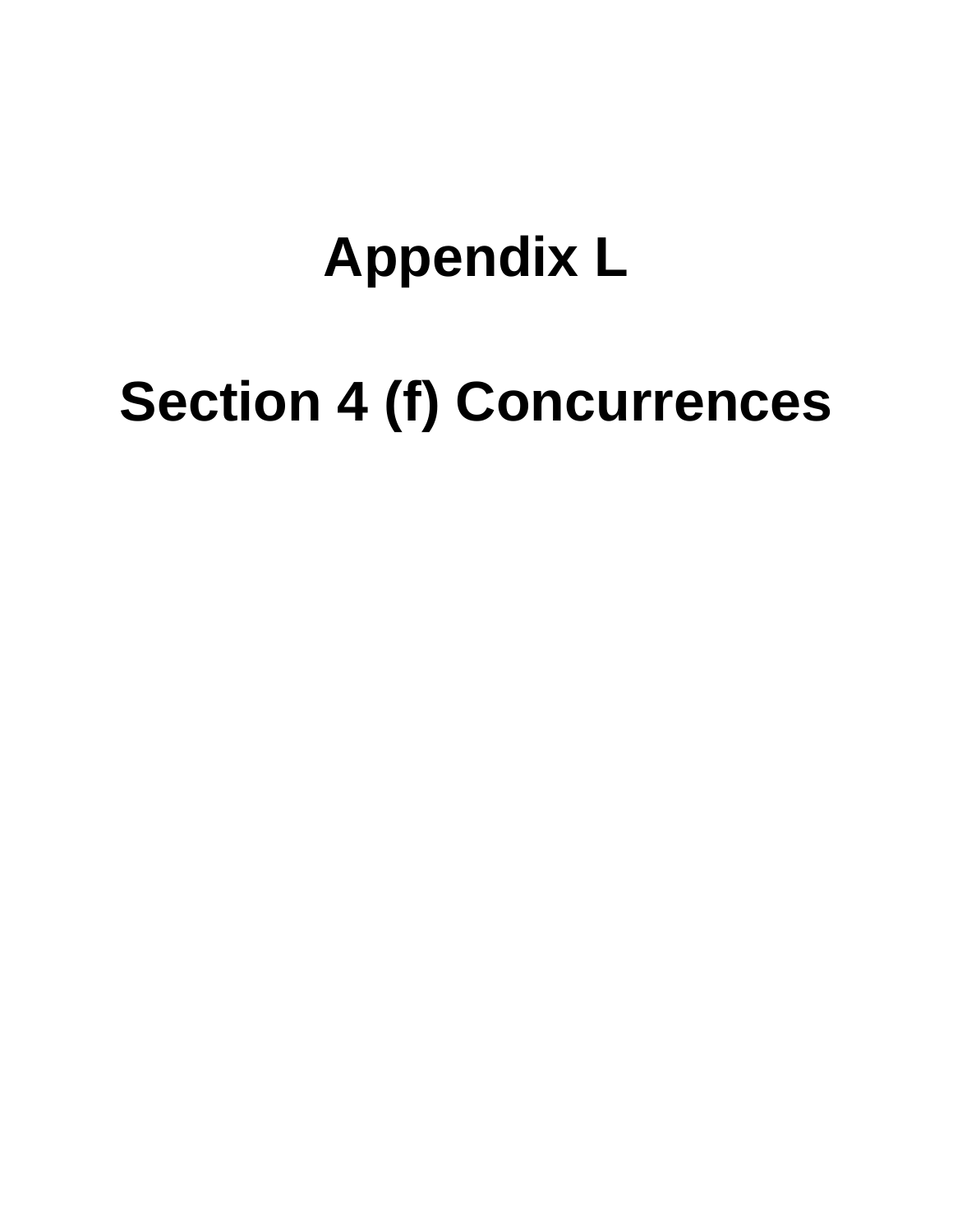

#### April 22, 2009

John R. Pope, Jr., Director Department of Parks, Recreation, & Community Facilities 900 E. Broad Street, Room 407 Richmond, VA 23219

RE: Section 4(f) Coordination Southeast High Speed Rail Project, Richmond, VA, to Raleigh, NC

Dear Mr. Pope,

The Virginia Department of Rail and Public Transportation (DRPT) and the North Carolina Department of Transportation (NCDOT) Rail Division, in cooperation with the Federal Railroad Administration (FRA), are preparing a Tier II Draft Environmental Impact Statement (DEIS) for the Southeast High Speed Rail (SEHSR) project between Richmond, VA, and Raleigh, NC. The DEIS will document the potential impacts of the proposed alternatives under consideration.

The proposed project involves construction of a new rail bridge over the James River, immediately adjacent to the existing rail bridge located between the South 14th Street and I-95 roadway bridges (see attached map). The new rail bridge will provide an additional track that is necessary to accommodate the high speed trains associated with the SEHSR project. The bridge will be located just to the east of the existing bridge and will require a small amount of right of way (ROW) under the span of the bridge to allow for access and maintenance. Included in this ROW is approximately 0.03 acres of the Slave Trail within the James River Park System. Although detailed structural designs for the project are not yet complete, we are committed to ensuring that the trail is maintained in its current integrity. The existing rail bridge has daily freight and passenger rail traffic that can be heard from the trail; therefore, the new bridge should not alter the character or setting of the trail.

Preparation of the DEIS includes addressing all potential involvements with resources protected by Section 4(f) of the Department of Transportation Act of 1966. Section 4(f) prevents federal transportation agencies from approving projects that require the use of public parks, recreation areas, wildlife and waterfowl refuges, or lands of historic significance unless there is no feasible or prudent alternative to the use of that land. As a public park, the Slave Trail qualifies as a Section 4(f) resource and the ROW acquisition would be considered a transportation use.

As a result of the use of the Slave Trail, FRA regulations require a Section 4(f) Evaluation be conducted as part of the DEIS. An exception to this rule is when the impact to the resource is considered to be minimal (i.e., de minimis). The purpose of this letter is to request that the City of Richmond Department of Parks, Recreation, &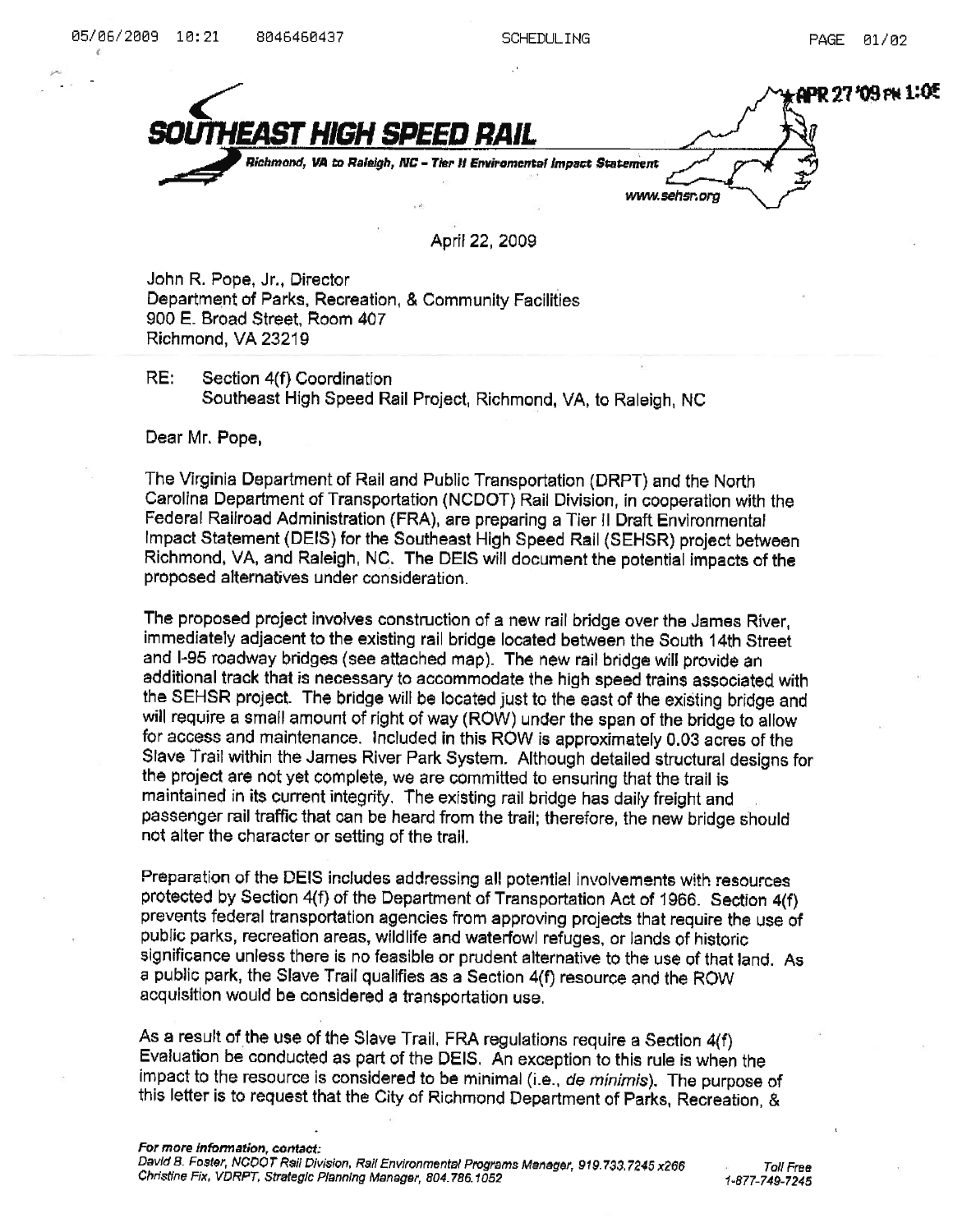Community Facilities concur with our assessment that the ROW acquisition under the proposed James River rail bridge does not have an adverse effect on the Slave Trail.

If you agree with this assessment, please sign this document at your earliest convenience to acknowledge that the City of Richmond Department of Parks, Recreation, & Community Facilities, as the official with jurisdiction over the property, concurs that the project will not adversely affect the activities, features, and attributes that qualify the property for protection under Section 4(f). This signed acknowledgement is an element that FRA requires before it can make a de minimis determination. In order for us to complete the DEIS on schedule, we request that you please return the signed letter by May 15, 2009.

Thank you in advance for your prompt attention to this matter. If you need further assistance, please contact me at 919-733-7245 x266.

Sincerely,

 $\mathbb{Z}/\mathbb{Z}$ 

David B. Foster, PE Project Manager **NCDOT Rail Division** 1553 Mail Service Center Raleigh, NC 27699-1553

CC: John Winkle, FRA Christine Fix, DRPT Delores L. McQuinn, Chair, Slave Trail Commission Viktoria Badger, City of Richmond

Concurrence:

Resourcé Owner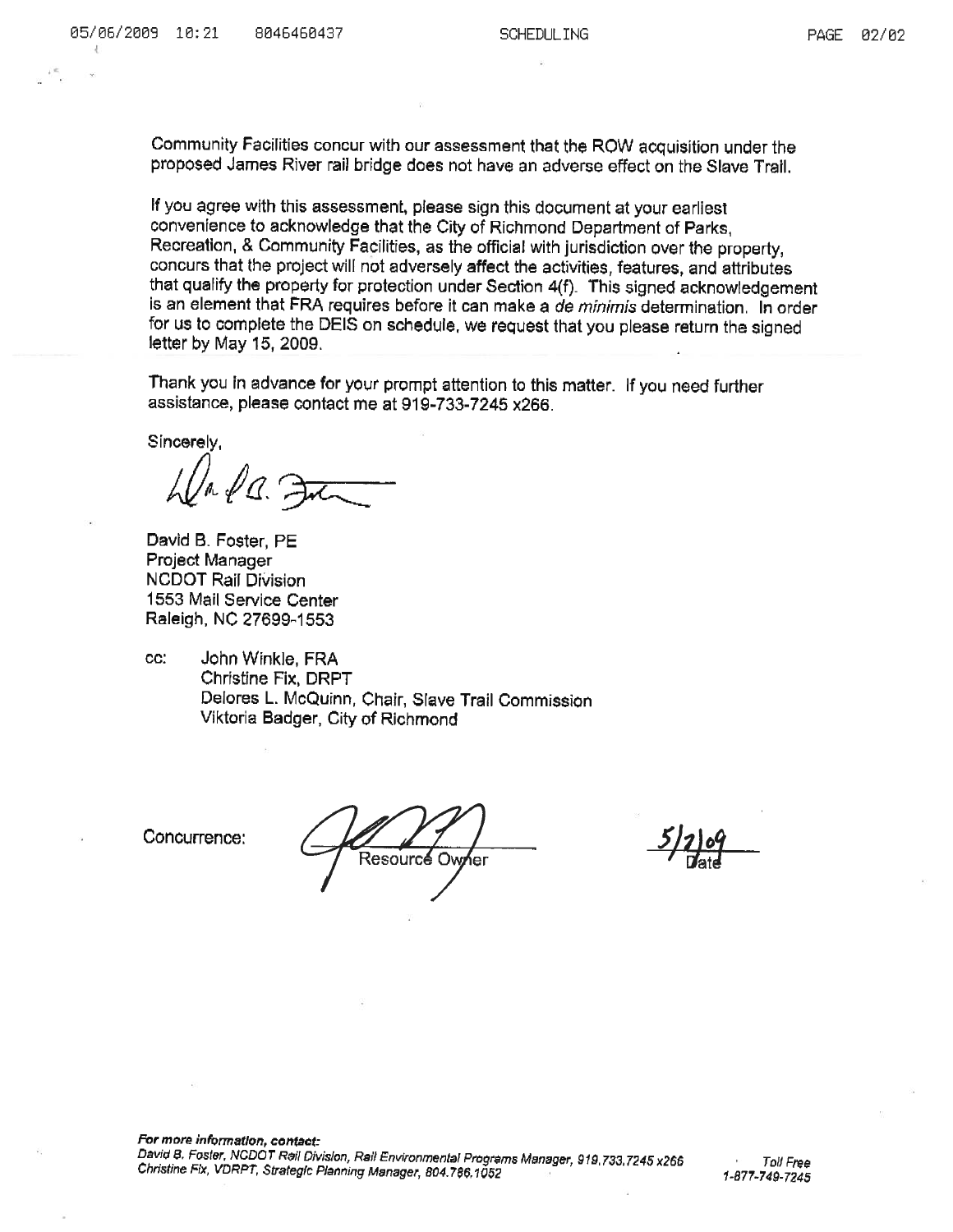

September 22, 2009

John R. Pope, Jr., Director

Department of Parks, Recreation, & Community Facilities 900 E. Broad Street, Room 407 Richmond, VA 23219

**RECEIVED** JAN 15 2010 NCDOT RAIL DIVISION

RE: Section 4(f) Coordination

Southeast High Speed Rail Project, Richmond, VA, to Raleigh, NC

Dear Mr. Pope,

The Virginia Department of Rail and Public Transportation (DRPT) and the North Carolina Department of Transportation (NCDOT) Rail Division, in cooperation with the Federal Railroad Administration (FRA), are preparing a Tier II Draft Environmental Impact Statement (DEIS) for the Southeast High Speed Rail (SEHSR) project between Richmond, VA, and Raleigh, NC. The DEIS will document the potential impacts of the proposed alternatives under consideration.

The proposed project involves construction of a rail bridge over Ruffin Road (see attached map). This bridge will ensure the safety of automobiles crossing the SEHSR corridor. Due to the need to lower Ruffin Road to accommodate the railroad bridge, a small amount of right of way (ROW) is needed in southwest corner of the Thomas B. Smith Community Center and Park. The ROW is approximately 0.07 acres along Ruffin Road adjacent to the community center. Although detailed designs for the project are not yet complete, we are committed to ensuring that automobile access to the community center is maintained. The existing rail crossing has daily freight and passenger rail traffic that can be heard from the community center and park; therefore, the new bridge should not alter its character or setting.

Preparation of the DEIS includes addressing all potential involvements with resources protected by Section 4(f) of the Department of Transportation Act of 1966. Section 4(f) prevents federal transportation agencies from approving projects that require the use of public parks, recreation areas, wildlife and waterfowl refuges, or lands of historic significance unless there is no feasible or prudent alternative to the use of that land. As a public park, the Thomas B. Smith Community Center and Park qualifies as a Section 4(f) resource and the ROW acquisition would be considered a transportation use.

As a result of the use of the Thomas B. Smith Community Center and Park, FRA requilations require a Section 4(f) Evaluation be conducted as part of the DEIS. An exception to this rule is when the impact to the resource is considered to be minimal (i.e., de minimis). The purpose of this letter is to request that the City of Richmond Department of Parks, Recreation, & Community Facilities concur with our assessment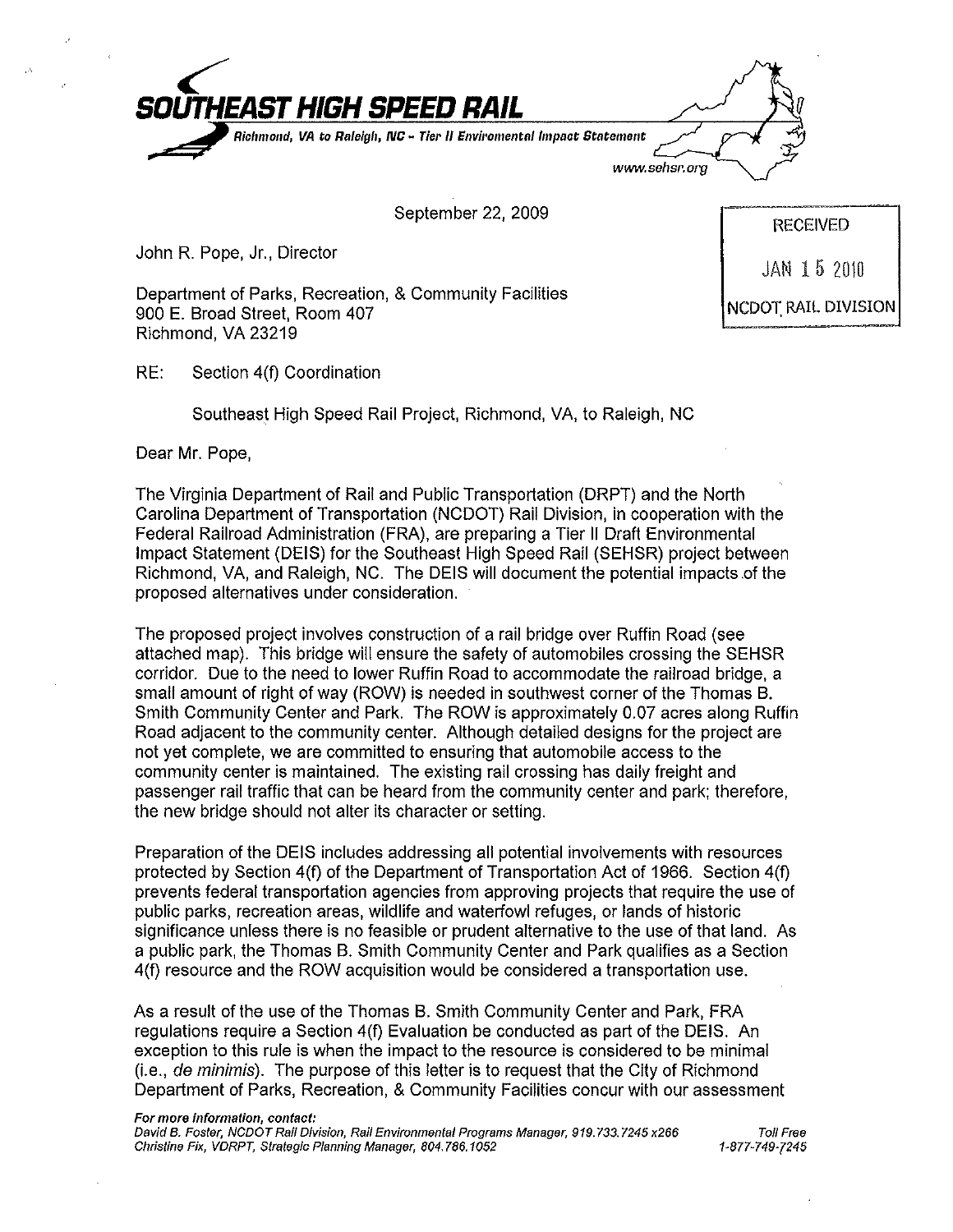that the ROW acquisition does not have an adverse effect on the Thomas B. Smith Community Center and Park.

If you agree with this assessment, please sign this document at your earliest convenience to acknowledge that the City of Richmond Department of Parks. Recreation, & Community Facilities, as the official with jurisdiction over the property, concurs that the project will not adversely affect the activities, features, and attributes that qualify the property for protection under Section 4(f). This signed acknowledgement is an element that FRA requires before it can make a de minimis determination. In order for us to complete the DEIS on schedule, we request that you please return the signed letter by October 15, 2009.

Thank you in advance for your prompt attention to this matter. If you need further assistance, please contact me at 919-733-7245 x266.

Sincerely.

PR Justin

David B. Foster, PE **Project Manager NCDOT Rail Division** 1553 Mail Service Center Raleigh, NC 27699-1553

cc: John Winkle, FRA

> Christine Fix, DRPT Viktoria Badger, City of Richmond

Concurrence:

Resource Owner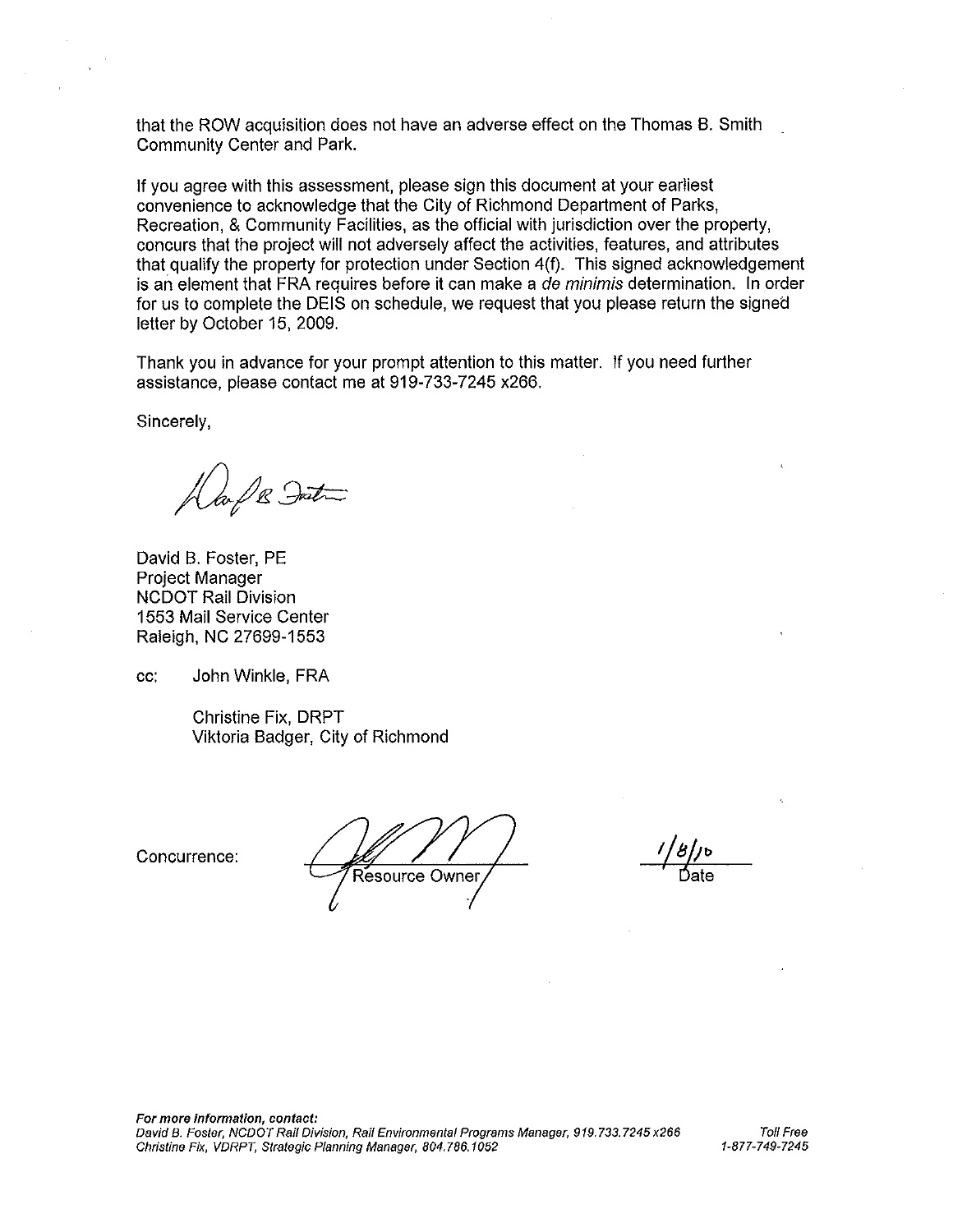

In Reply Refer to:  $K-14$ 

March 4, 2009

**United States Department of the Interior NATIONAL PARK SERVICE** 

PETERSBURG NATIONAL BATTLEFIELD 1539 Hickory Hill Road Petersburg, Virginia 23803-4721



**RECEIVED** MAR 10 2009 **NCDOT RAIL DIVISION** 

Mr. David P. Foster, PE, CPM Rail Environmental Programs Manager Environmental & Planning Branch 1553 Mail Service Center Raleigh, N.C. 27699-1553

Dear Mr. Foster:

As discussed in your meeting of February 26 with my staff members Chris Calkins and Julia Steele, the following general and conceptual undertakings were discussed:

- In reference to the National Park Service (NPS) property known as the Fort Wadsworth Unit (10.54 acres), your organization, the Southeast High Speed Rail, may wish to obtain a 30 foot wide taking along the western portion of this tract and adjacent to Collier rail yard and the CSX line.
- At the southern end of Collier yard and between Halifax Road, you may be building a flyover bridge, the design as yet to be determined, affecting a portion of the Weldon Railroad battlefield (aka Globe Tavern).

In mitigation for the above potential adverse impacts to and conveyance of NPS public lands and historic properties, Mr. Calkins suggested the study of requirements and authorities for a proposed land exchange, generally outlined as follows: + To more 99727

- A AD ADVERSE 1. Mr. Calkins suggested that in exchange for the 0.45 acres of National Park ON TOYOUGH AF YA Service land, your organization would agree, in principle, to acquire 15.31 acres (three parcels) north of said government land and located between Halifax Road 50. Exp. of Collins yme, and Collier Yard by either fee simple or by a conservation easement. At the present time, these parcels are not currently within the park boundary, but are included in the land identified in the park's General Management Plan for inclusion within the boundary. Before these parcels can be considered for an exchange, they must be within the park's boundary. This action requires federal legislation, which has not yet occurred. Ond  $\vec{\nu}$   $\approx$
- 2. The park can only enter into a land exchange agreement for parcels currently within our boundary. The only privately held lands within the existing boundary of Petersburg National Battlefield are at Five Forks. We identify this property as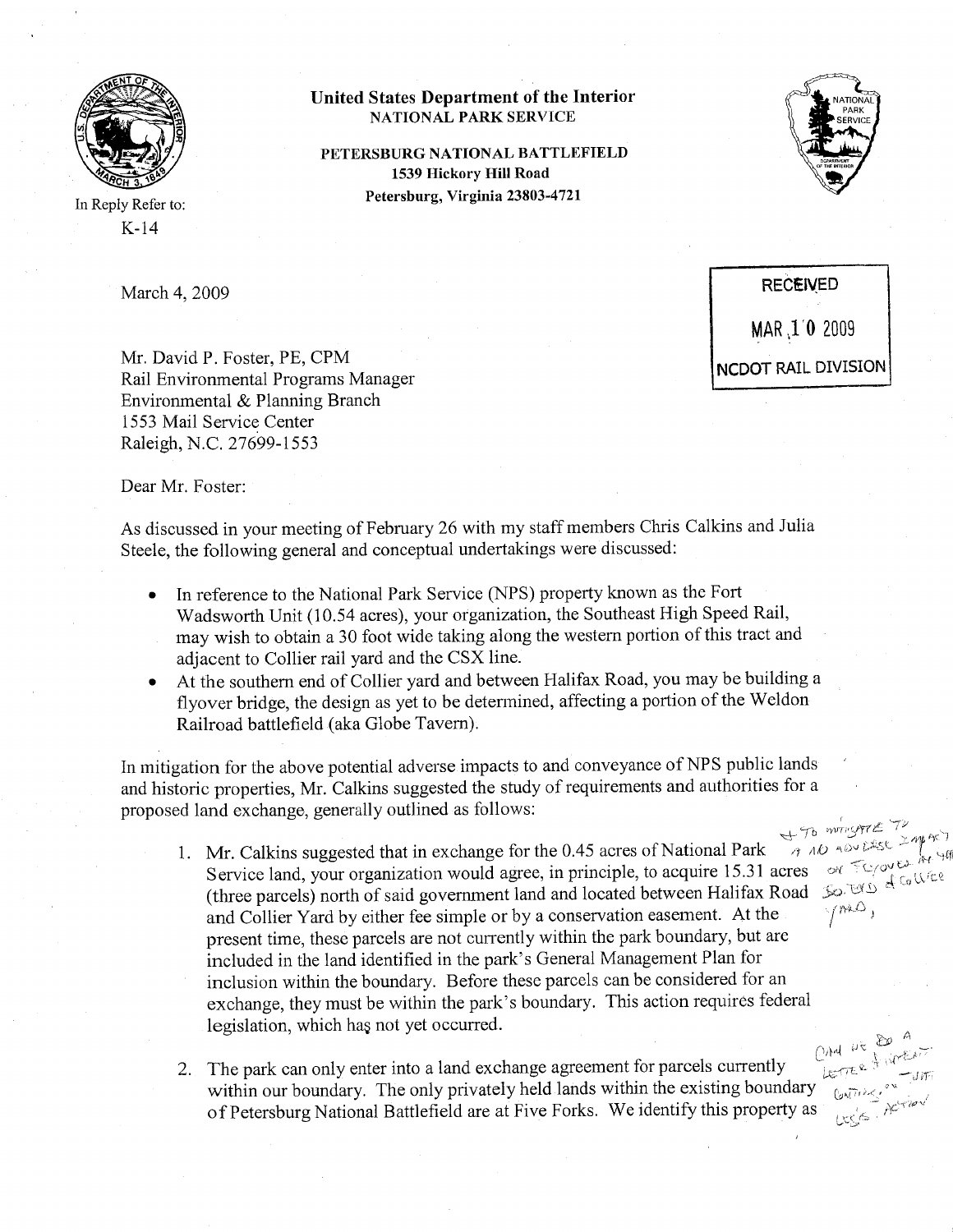Tract 07-107. The landowner, Williams A. Parham has been approached in the past but was not willing to sell. NPS would consider a land exchange for some or all of Tract 07-107. Otherwise, no land exchange can occur until the park has legislative authority to expand its existing boundary.

- 3. If an exchange occurs, the difference in value between these two exchange components will be donated to the U.S. Government.
- 4. Land exchanges require National Environmental Policy Act (NEPA) and Historic Preservation Act, Section 106 compliance. The costs of all compliance work will be the sole responsibility of the railroad (or whoever the other party will be). らくへんじょう
- 5. The costs of all federal due diligence requirements, such as, but not limited to surveys, title, environmental site assessments and appraisals for all properties involved in this federal land exchange would be paid by the failfoad. Concerning the flyover bridge across the southern end of Collier Yard and between Halifax Road, the dirt embankment and surrounding field will be required to have tree plantings to minimize the visual intrusion on the landscape.
- 6. Archeological investigations of the areas of potential effect will be completed by your organization before a land exchange commences and will occur before any land is taken or disturbed.

k.

7. Attached is a general simplified outline of the land exchange process which assumes all properties are within the park boundary.

Should you wish to discuss any of these matters further, please feel free to contact me.

Sincerely,

Boataly

Bob Kirby Superintendent

 $CC:$ Harriet Wright, NER Lands Rachel McManus, NER Lands Patricia Bentley, NER Chris Calkins, PETE Julie Steele, PETE

Encl.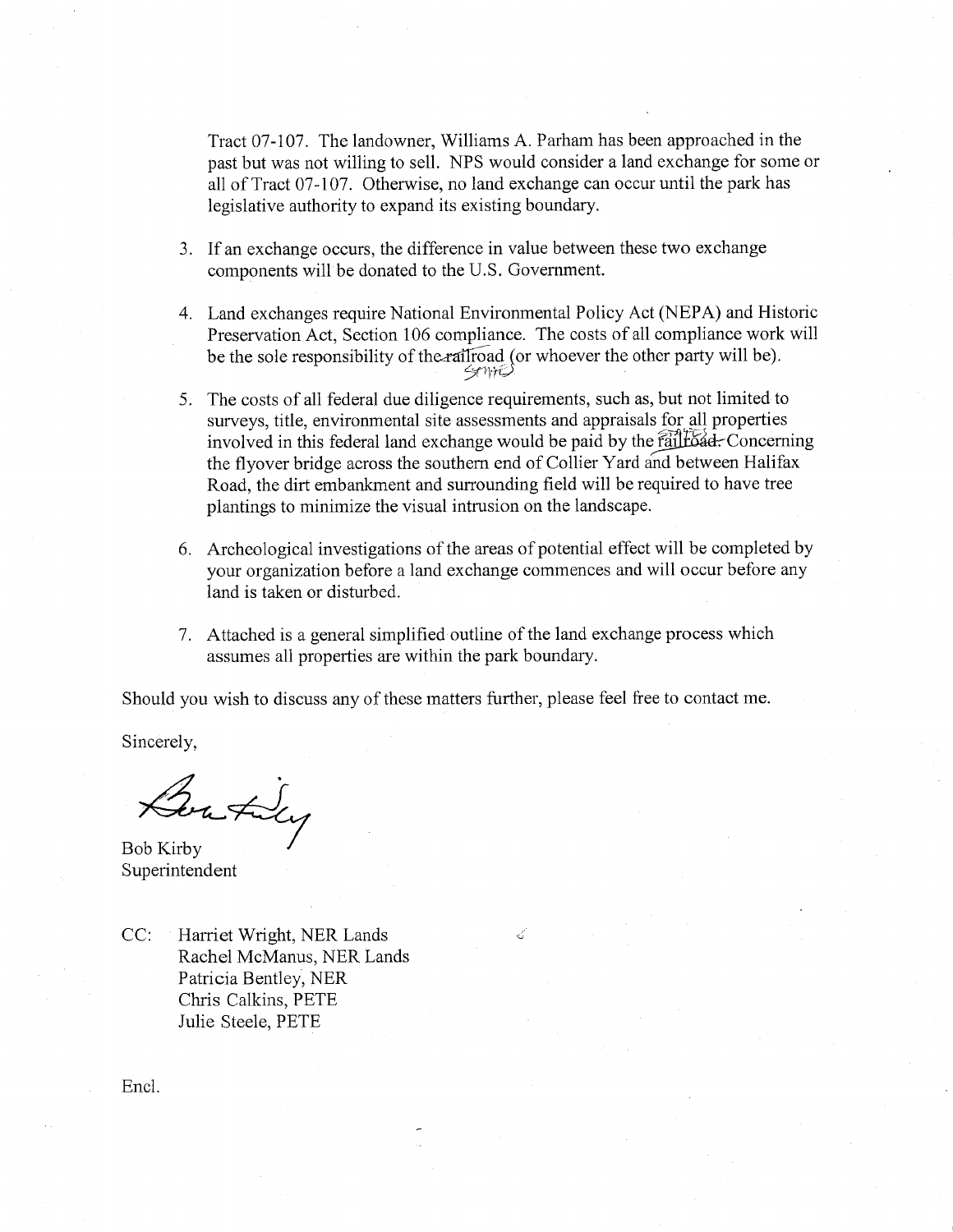## **General Outline of NPS Land Exchange Process**

Exchanges are authorized under the L&WCF Act and often by the individual park establishing legislation.

Comparable Parcels to be identified and obtain/draft legal descriptions of each. Parcels must be approx. equal in value or will require cash payment to equalize.

Justification Memo from Supt to Regional Director for approval of the land exchange.

- Must demonstrate benefit to the USA
- Suitability of exchange parcels
- List any special resource considerations
- Interests to be exchanged
- Analysis/effect on local taxing authority

Request DOI to appraise parcels. Appraisals must comply with federal Uniform Appraisal Standards for Federal Land Acquisitions, which can be found at www.usdoj.gov/enrd/land-ack/yb2001.pdf. Appraisals must be requested through DOI Appraisal Services Directorate and/or all third party appraisals must comply with SO 3258, which includes the requirement that the USA is the sole client.

Prepare preliminary non-binding Exchange Agreement/NPS& non-federal land owner.

NEPA compliance EA or EIS to include land exchange transaction.

Contract for Title work and obtain title opinion for acquisition parcel, Department of Justice Title Standards, 2001, which can be found at www.usdoi.gov/enrd/title.htm.

Contract for Haz-mat Assessment for both parcels. Environmental Site Assessment in compliance with Secretarial Order 3127 and Department of the Interior guidelines.

Publish Notification of Realty Action in the local newspaper for 3 consecutive weeks notify abutters and public officials. Allow 45 day comment period. If controversial must publish in Federal Register.

If over \$500,000, send package to Washington Lands for submittal to appropriations committee for 30 day review period.

Prepare Offer to Exchange Real Property.

Prepare Deeds.

Prepare Closing package.

All of the above, with the exception of NEPA/106 Compliance, is guided/directed or obtained by NPS Lands staff. Completion will take 1-2 years when there are no serious impediments to any of the above steps.

Contact: Rachel McManus, Deputy Realty Officer, 978-970-5260.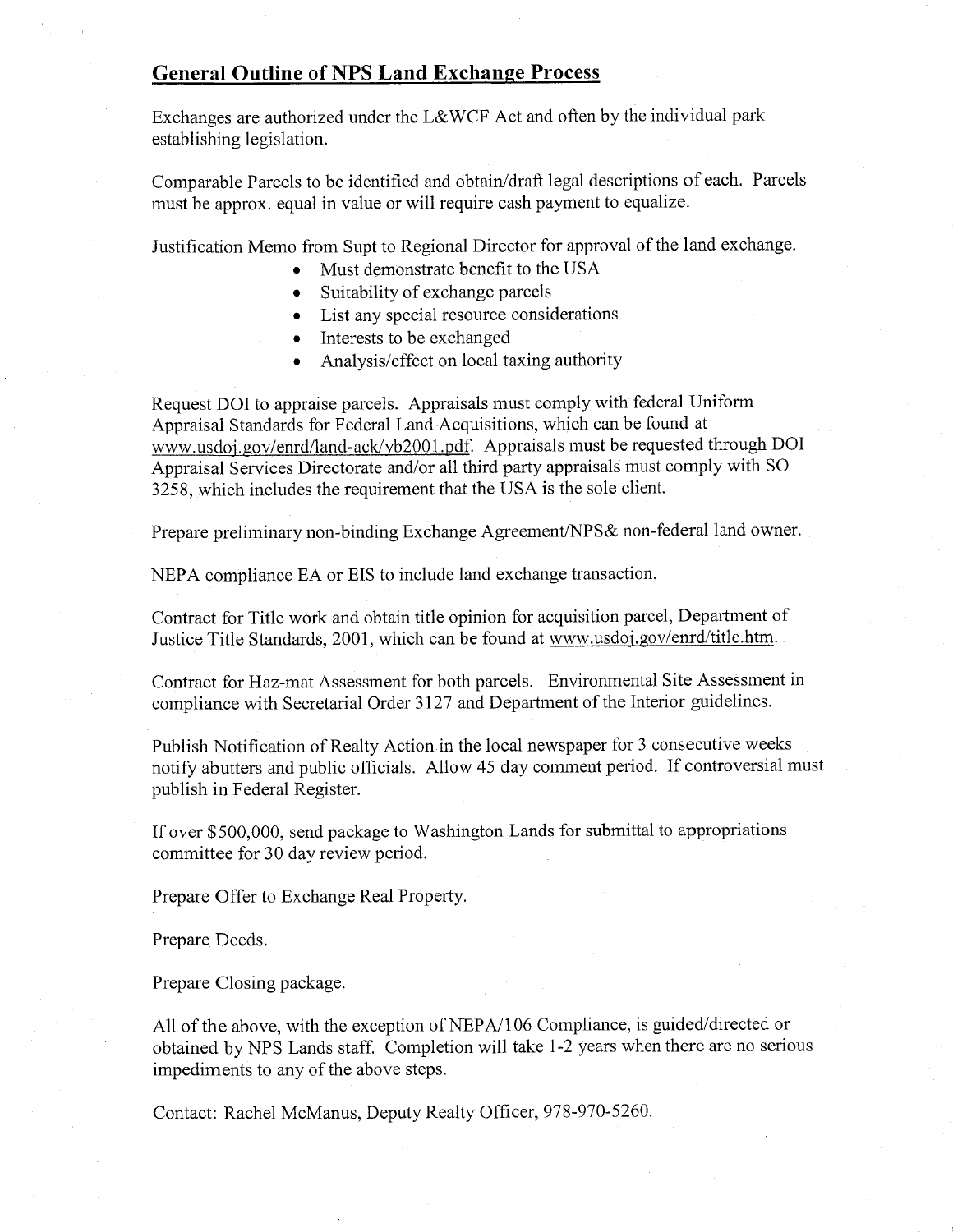

September 17, 2009

The Honorable Willis Woodall Mayor, Town of La Crosse 126 High Street La Crosse, VA 23950

| <b>RECEIVED</b>             |  |
|-----------------------------|--|
| 5 2009<br>$0C$ <sup>T</sup> |  |
| NCDOT RAIL DIVISION         |  |

RE: Section 4(f) Coordination Southeast High Speed Rail Project, Richmond, VA, to Raleigh, NC

Dear Mayor Woodall,

The Virginia Department of Rail and Public Transportation (DRPT) and the North Carolina Department of Transportation (NCDOT) Rail Division, in cooperation with the Federal Railroad Administration (FRA), are preparing a Tier II Draft Environmental Impact Statement (DEIS) for the Southeast High Speed Rail (SEHSR) project between Richmond, VA, and Raleigh, NC. The DEIS will document the potential impacts of the proposed alternatives under consideration.

The proposed project will return rail service adjacent to Centennial Park in the Town of La Crosse, VA. The attached map shows the designs for the proposed rail alignments and associated road work in this area. The project will close the existing pedestrian crossing just east of the park and also require a small amount of right of way (approximately 0.06 acres) to accommodate the railroad improvements. The project will provide a new pedestrian underpass along the Tobacco Heritage Trail, approximately 300 feet to the north along Main Street, which will allow trail users to cross under the proposed rail alignment and rejoin the existing rails-to-trails corridor.

Preparation of the DEIS includes addressing all potential involvements with resources protected by Section 4(f) of the Department of Transportation Act of 1966. Section 4(f) prevents federal transportation agencies from approving projects that require the use of public parks, recreation areas, wildlife and waterfowl refuges, or lands of historic significance unless there is no feasible or prudent alternative to the use of that land. As a planned public recreation trail, Centennial Park qualifies as a Section 4(f) resource and the ROW acquisition and re-routing of the trail would be considered a transportation use.

As a result of the use of Centennial Park, FRA regulations require a Section 4(f) Evaluation be conducted as part of the DEIS. An exception to this rule is when the impact to the resource is considered to be minimal (i.e., de minimis). The purpose of this letter is to request that the Town of La Crosse, VA, concur with our assessment that the ROW acquisition and re-routing of the trail does not have an adverse effect on Centennial Park.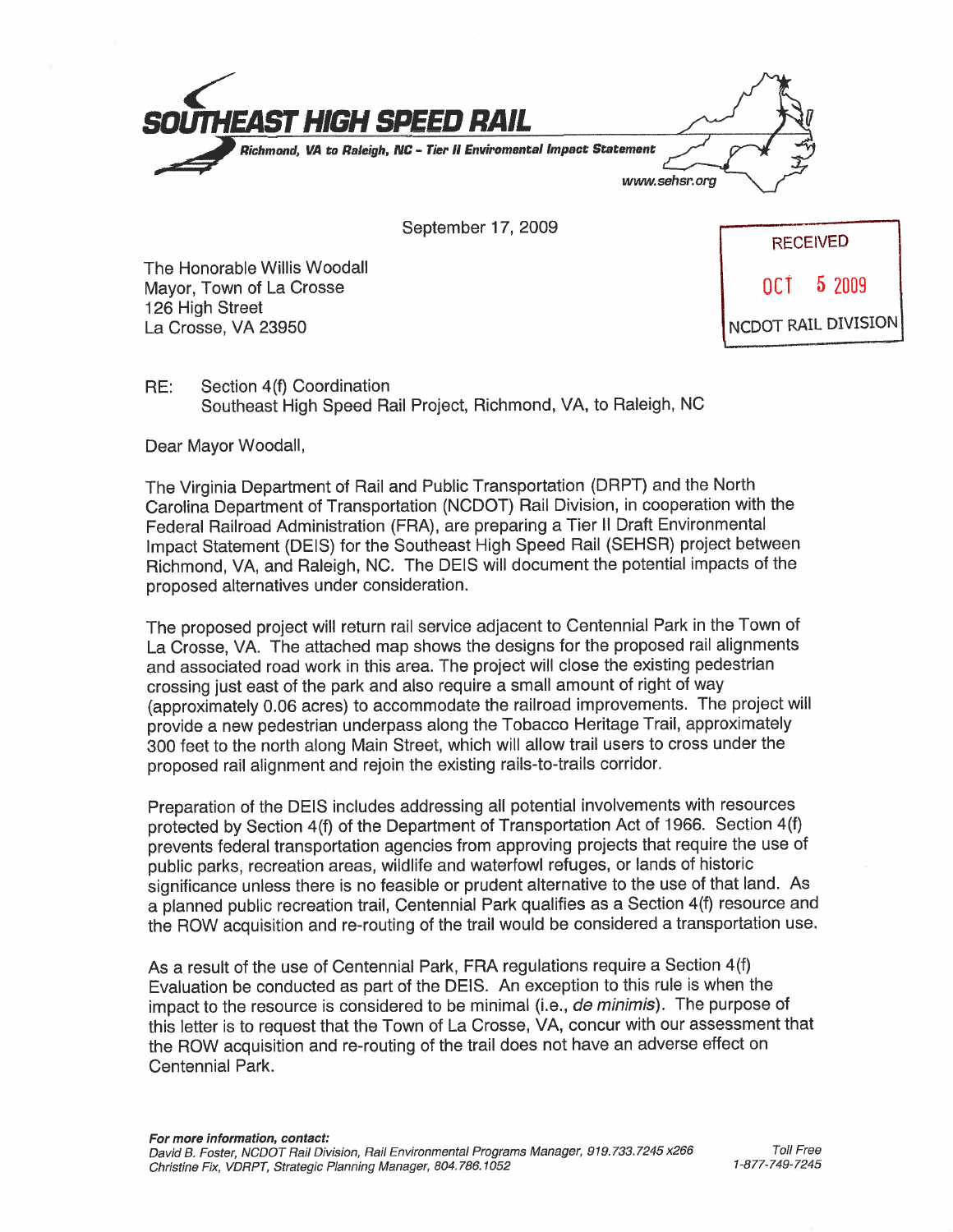If you agree with this assessment, please sign this document and return to me by October 1, 2009.

Thank you in advance for your prompt attention to this matter. If you need further assistance, please contact me at 919-733-7245 x266.

Sincerely,

R Jost

David B. Foster, PE **Project Manager NCDOT Rail Division** 1553 Mail Service Center Raleigh, NC 27699-1553

John Winkle, FRA CC. Christine Fix, DRPT

Aesource Owner - La Crosse, VA Date

Concurrence: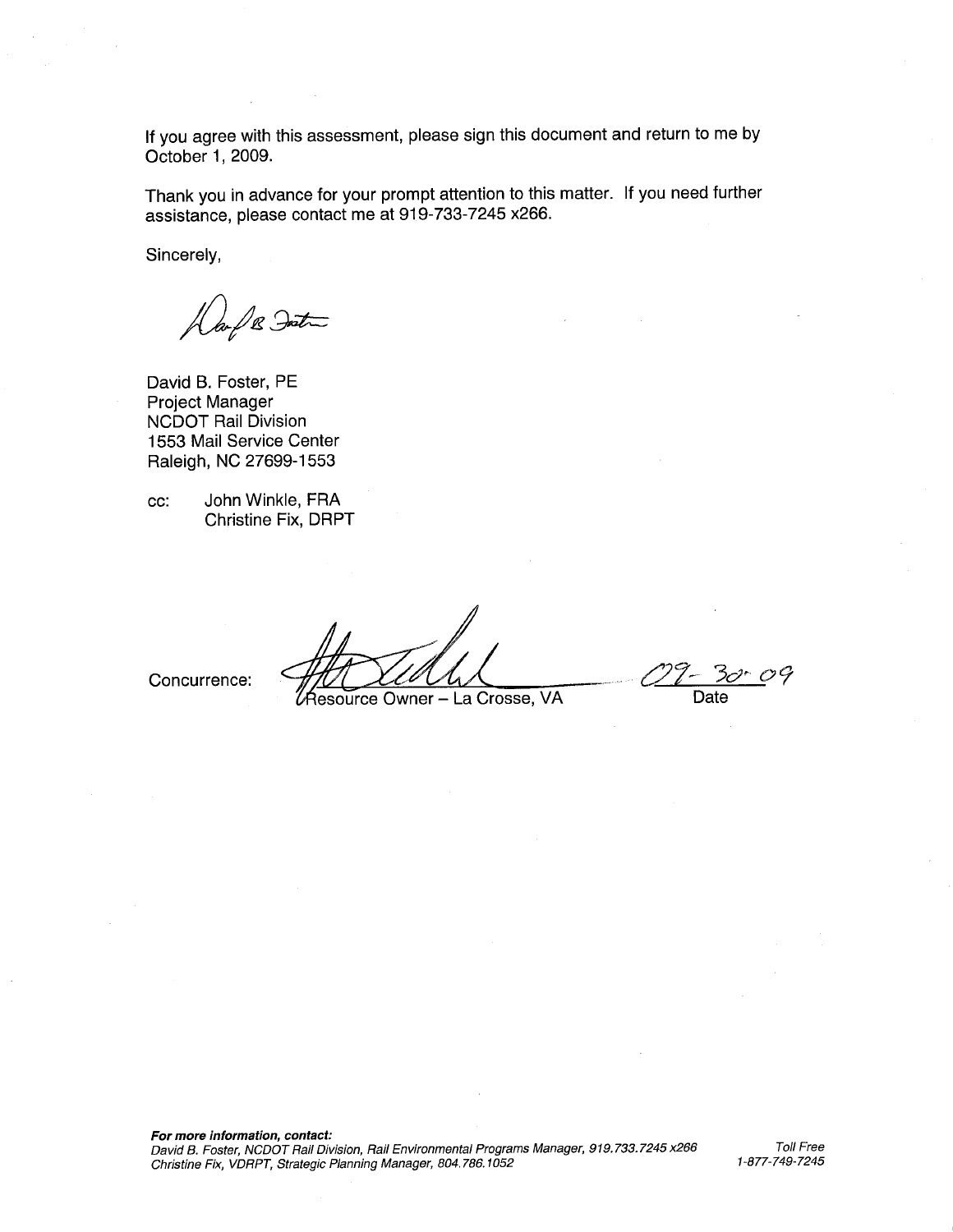From: Sauer, Diane [mailto:Diane.Sauer@ci.raleigh.nc.us] Sent: Friday, September 11, 2009 2:48 PM To: Sams, Larry H Subject: RE: Middle Crabtree Creek Greenway - Section 4(f) and SEHSR Hi Larry, I apologize that you have not received our response. I do recall reviewing the information, discussing with staff and signing, but not sure where it ended up. We concur with the stipulation that continuous operation of the greenway trail during construction will need to be addressed. Please let me know if you need any additional information. Thank you! Diane B. Sauer, Director City of Raleigh Parks and Recreation Dept. PO Box 590 Raleigh, NC 27602 Telephone: 996-4815 Email: diane.sauer@ci.raleigh.nc.us www.raleighnc.gov Join the City of Raleigh, Parks and Recreation Department for our upcoming special events! Click here for details. -----Original Message----- From: Sams, Larry H [mailto:lsams@ncdot.gov] Sent: Thursday, September 10, 2009 2:37 PM To: Sauer, Diane Cc: Foster, David B; Unger Young, Suzanne; Lamb, Eric Subject: Middle Crabtree Creek Greenway - Section 4(f) and SEHSR Hi Diane, I am following up on a letter we sent in early July regarding the proposed Southeast High Speed Rail project's crossing over the Middle Crabtree Creek Greenway at Hodges Street in Raleigh. We were checking on some of our "loose ends" yesterday and realized that we had not yet received a response from the city. I have attached a copy of the letter and map for your convenience. The letter explains how a 4(f) Evaluation is required in the Draft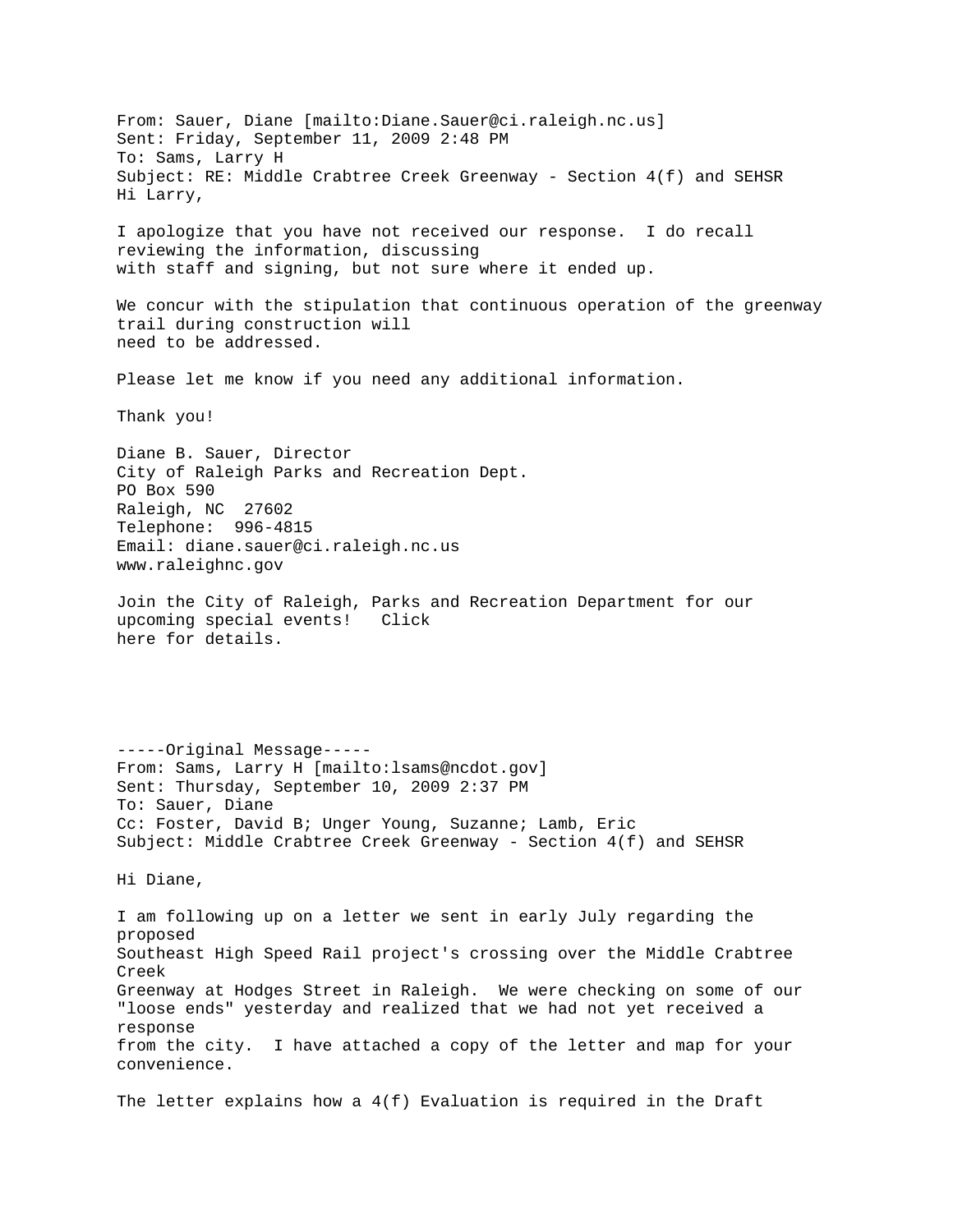Environmental Impact Statement (DEIS) for the project unless there is no adverse effect on the greenway. We think there is no adverse effect, and the July letter was designed to provide a simple signature location where the City of Raleigh could concur. A simple email response also would be sufficient if that is easier for you. Whatever you could do to expedite a response would be greatly appreciated. FYI, some other city/town parks and recreation departments have deferred to their Public Works Director for concurrence. I would be very happy to communicate with Carl Dawson if the city would rather go that route. I also have copied Eric Lamb on this note again because he is very familiar with the project. Thanks again for your time and attention to this. Please let us know if you have any questions. -Larry Sams

NCDOT Rail Division 919-733-7245 ext 268

Email correspondence to and from this sender is subject to the N.C. Public Records Law and may be disclosed to third parties.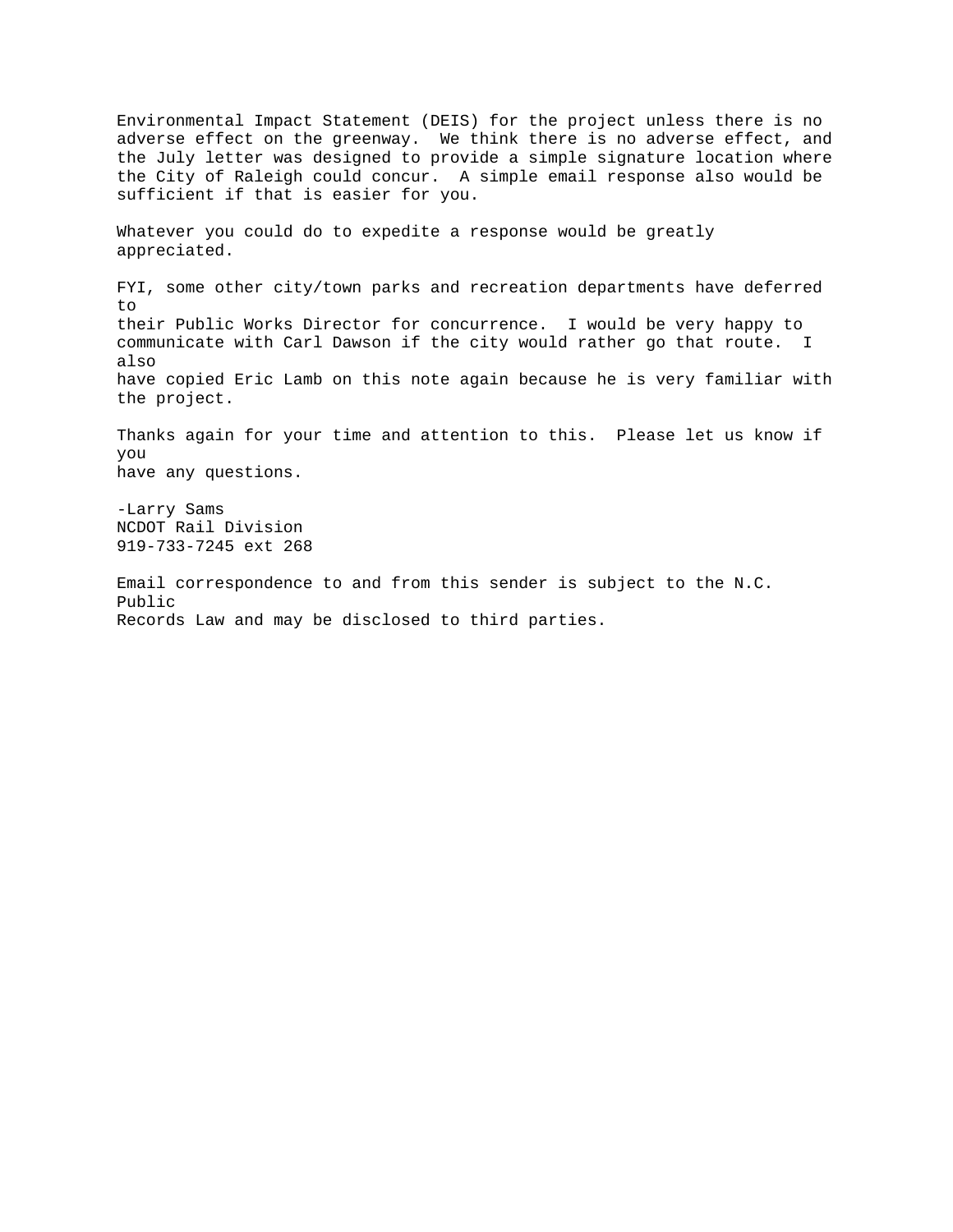

ROANOKE RIVER RAILS-TO-TRAILS, INC.

POST OFFICE BOX 150 SOUTH HILL, VIRGINIA 23970 434-447-7101 434-447-7104 (FAX) www.tobaccoheritagetrail.org

**RECEIVED** MAY 26 2009 **NCDOT RAIL DIVISION** 

May 18, 2009

Mr. David B. Foster, PE Project Manager **NCDOT Rail Division** 1553 Mail Service Center Raleigh, NC 27699-1553

Section 4(f) Coordination  $RE:$ Southeast High Speed Rail Project, Richmond, VA to Raleigh, NC

Dear Mr. Foster:

We have received your letter of April 22, 2009 regarding the above-captioned project and the impact of its crossing of the Tobacco Heritage Trail (THT) in the Towns of Alberta and La Crosse, Virginia. On behalf of Roanoke River Rails to Trails, Inc. (RRRT), the organization responsible for the coordination of the Tobacco Heritage Trail and a trail corridor owner, I am conveying their concurrence that the project will not adversely affect the activities, features, and attributes of the Tobacco Heritage Trail provided the following conditions are satisfied.

## *Alberta*

RRRT concurs that to accommodate the Trail the construction of an overpass of the proposed rail alignment and use of a portion of the ROW for the relocation of Second Avenue will not adversely impact the Trail provided:

- The replacement trail bridge over the SEHSR will be built to accommodate all forms of non-motorized traffic including equestrian use.
- That an off-road facility to accommodate pedestrian, bicycle, and equestrian traffic  $\Box$ will be constructed with (adjacent to) the relocated Second Avenue, which is to be constructed on the THT corridor on the former VARR in the town of Alberta.
- That the bridge facility will be of sufficient width and construction to accommodate  $\Box$ maintenance vehicles.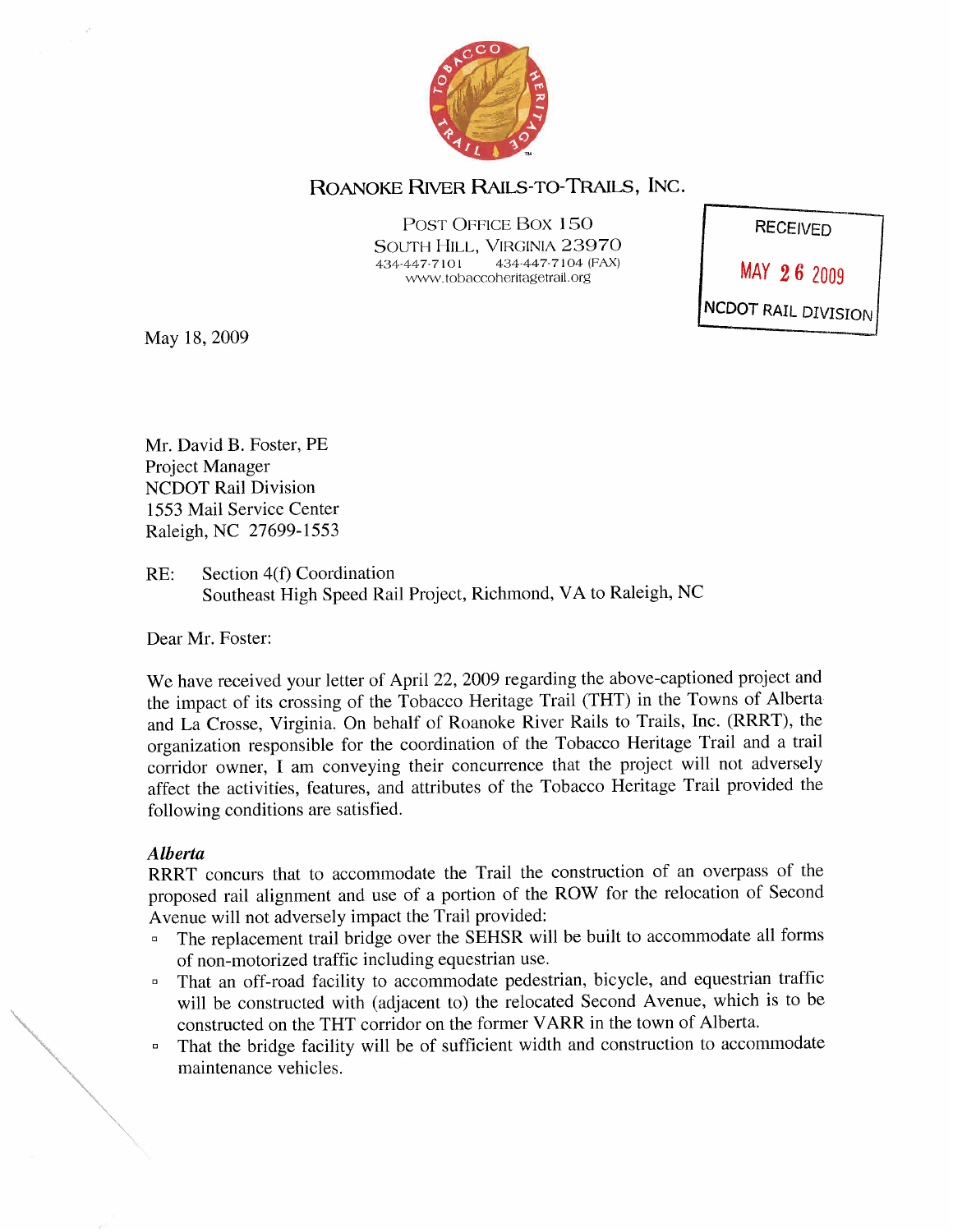Mr. David Foster May 18, 2009 Page 2

#### La Crosse

RRRT concurs on the relocation of the crossing of the Trail and the former SAL to just north of the present location to an underpass of the SEHSR will not have an adverse effect on the Trail provided:

- That the trail will be constructed to reconnect to the former NF&D corridor on the  $\blacksquare$ west side of the former SAL in a location that provides the safest and best accommodation for the continuation of the THT.
- The underpass will accommodate all forms of non-motorized transportation including  $\Box$ equestrian.
- That the facility will be of sufficient width and height to accommodate maintenance  $\blacksquare$ vehicles.

If you should have any questions or wish to discuss the project, please feel free to call me at 434-757-7438.

Sincerety, I kren  $d\mathcal{A}$ 

Sandra F. Tanner, President Roanoke River Rails to Trails, Inc.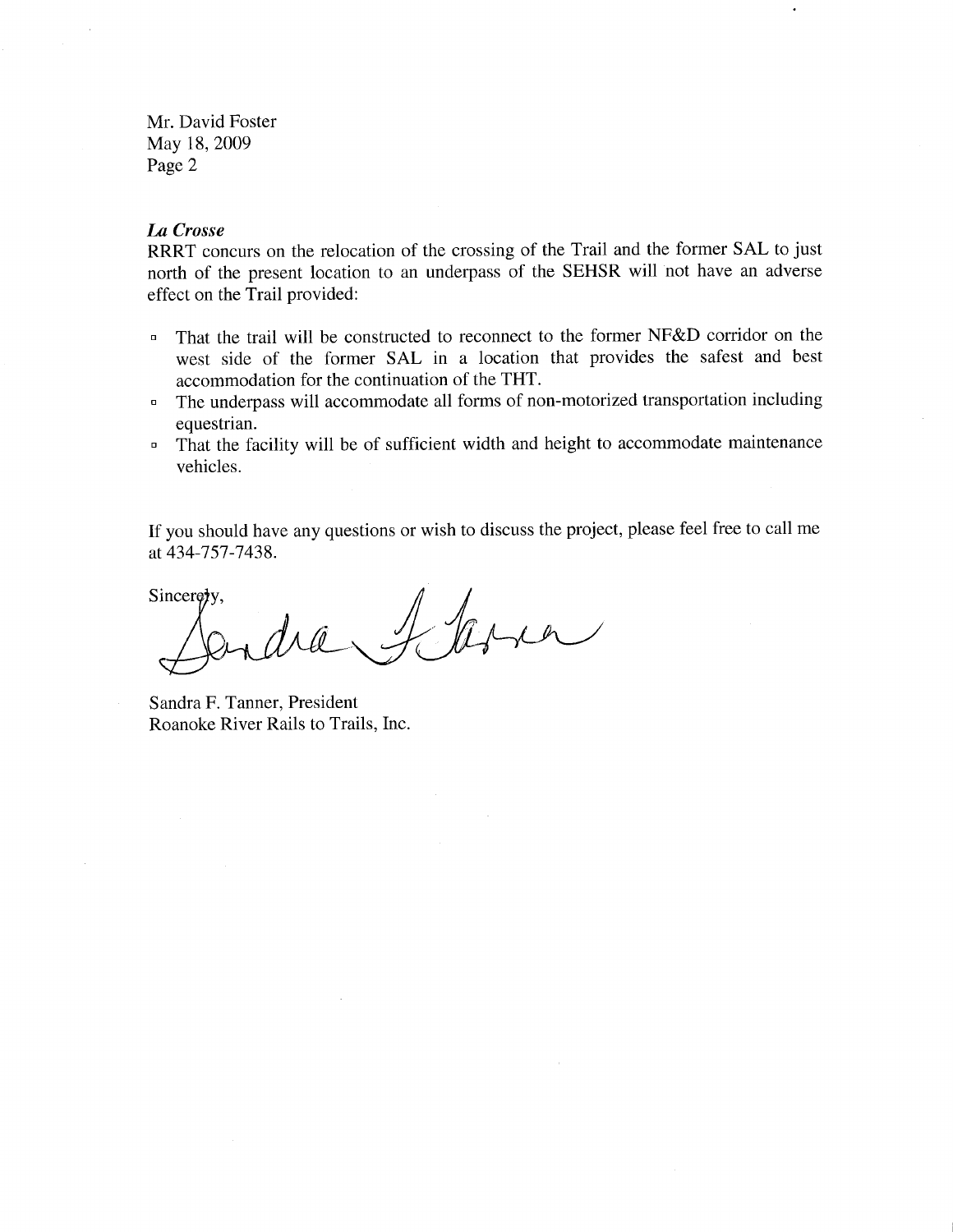

April 22, 2009

Carol Corker Roanoke Rails-to-Trails Project Coordinator Southside Planning District Commission (PDC) PO Box 150 200 South Mecklenburg Avenue South Hill, VA 23970

**RECEIVED** MAY 26 2009 NCDOT RAIL DIVISION

RE: Section 4(f) Coordination Southeast High Speed Rail Project, Richmond, VA, to Raleigh, NC

Dear Ms. Corker,

The Virginia Department of Rail and Public Transportation (DRPT) and the North Carolina Department of Transportation (NCDOT) Rail Division, in cooperation with the Federal Railroad Administration (FRA), are preparing a Tier II Draft Environmental Impact Statement (DEIS) for the Southeast High Speed Rail (SEHSR) project between Richmond, VA, and Raleigh, NC. The DEIS will document the potential impacts of the proposed alternatives under consideration.

The proposed project will cross the Tobacco Heritage Trail in the Towns of Alberta and La Crosse, VA. The attached maps show the designs for the proposed rail alignments and associated road work in these areas. In Alberta, the project will provide a pedestrian/non-motorized overpass of the proposed rail alignment. In addition, the realignment of Second Avenue, which is necessary to provide a vehicle bridge over the proposed rail alignment, will require right of way (ROW) from the current trail location. However, the new roadway design will provide for trail connectivity so there is no break along the trail. In La Crosse, the project will re-route the Tobacco Heritage Trail north along Main Street approximately 300 feet, where a new pedestrian underpass will be provided allowing trail users to then cross under the proposed rail alignment, and rejoin the existing rails-to-trails corridor. The SEHSR project team has worked with representatives from both towns and the Southside PDC in the development of these designs to ensure that the project will not impede the development or planned use of the trail.

Preparation of the DEIS includes addressing all potential involvements with resources protected by Section 4(f) of the Department of Transportation Act of 1966. Section 4(f) prevents federal transportation agencies from approving projects that require the use of public parks, recreation areas, wildlife and waterfowl refuges, or lands of historic significance unless there is no feasible or prudent alternative to the use of that land. As a planned public recreation trail, the Tobacco Heritage Trail qualifies as a Section 4(f) resource and the ROW acquisition and re-routing of the trail would be considered a transportation use.

For more information, contact:

David B. Foster, NCDOT Rail Division, Rail Environmental Programs Manager, 919.733.7245 x266 Christine Fix, VDRPT, Strategic Planning Manager, 804.786.1052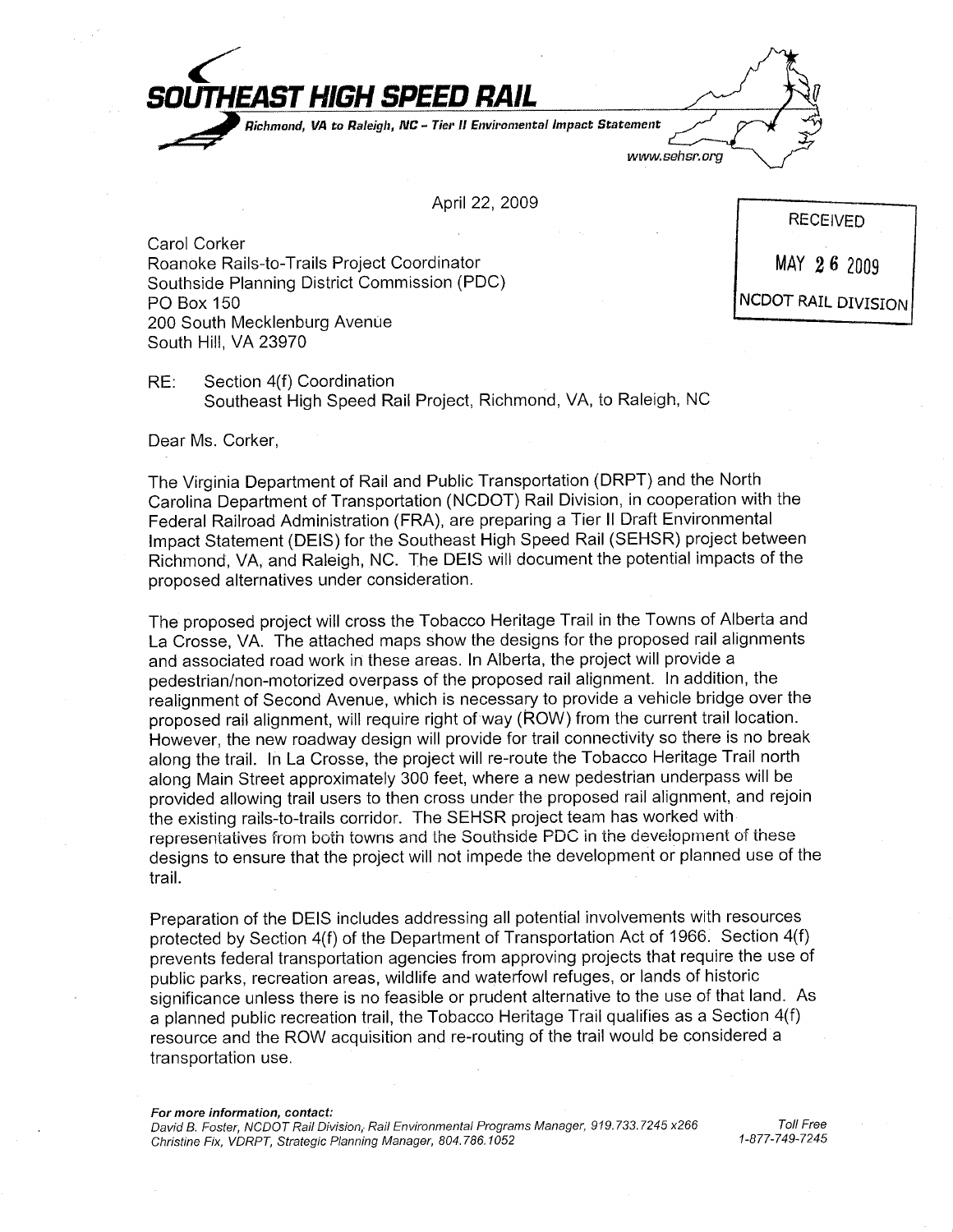As a result of the use of the Tobacco Heritage Trail, FRA regulations require a Section 4(f) Evaluation be conducted as part of the DEIS. An exception to this rule is when the impact to the resource is considered to be minimal (i.e., de minimis). The purpose of this letter is to request that the Roanoke Rails-to-Trails (RRRT) and the Towns of Alberta and La Crosse, VA, concur with our assessment that the ROW acquisition and re-routing of the trail does not have an adverse effect on the Tobacco Heritage Trail.

If you agree with this assessment, please sign this document, as appropriate, at your earliest convenience to acknowledge that the RRRT and the Towns of Alberta and La Crosse, VA, as the officials with jurisdiction over the Tobacco Heritage Trail, concurs that the project will not adversely affect the activities, features, and attributes that qualify the Tobacco Heritage Trail for protection under Section 4(f). This signed acknowledgement is an element that FRA requires before it can make a de minimis determination. In order for us to complete the DEIS on schedule, we request that you please return the signed letter by May 15, 2009.

Thank you in advance for your prompt attention to this matter. If you need further assistance, please contact me at 919-733-7245 x266.

Sincerely,

David B. Foster, PE Project Manager **NCDOT Rail Division** 1553 Mail Service Center Raleigh, NC 27699-1553

John Winkle, FRA CC: Christine Fix, DRPT Melissa Parrish, Mayor, Town of Alberta, VA Willis Woodall, Mayor, Town of La Crosse, VA

Resource Owner - Roanoke Rails-to-Trails

Concurrence:

Concurrence:

Resource Owner - Alberta, VA

Date

Concurrence:

Resource Owner - La Crosse, VA

Date

For more information, contact:

David B. Foster, NCDOT Rail Division, Rail Environmental Programs Manager, 919.733.7245 x266 Christine Fix, VDRPT, Strategic Planning Manager, 804.786.1052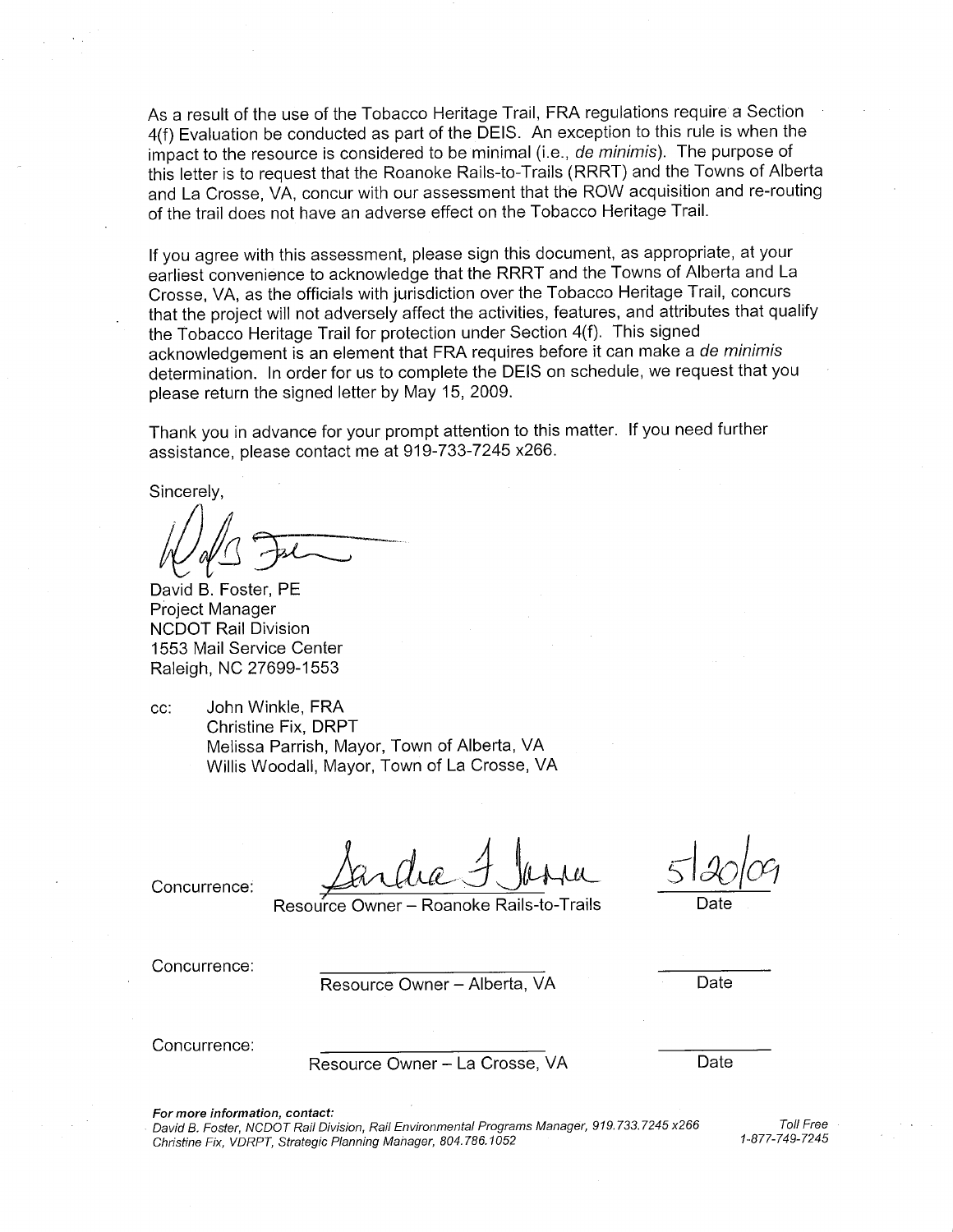As a result of the use of the Tobacco Heritage Trail, FRA regulations require a Section 4(f) Evaluation be conducted as part of the DEIS. An exception to this rule is when the impact to the resource is considered to be minimal (i.e., de minimis). The purpose of this letter is to request that the Roanoke Rails-to-Trails (RRRT) and the Towns of Alberta and La Crosse, VA, concur with our assessment that the ROW acquisition and re-routing of the trail does not have an adverse effect on the Tobacco Heritage Trail.

If you agree with this assessment, please sign this document, as appropriate, at your earliest convenience to acknowledge that the RRRT and the Towns of Alberta and La Crosse, VA, as the officials with jurisdiction over the Tobacco Heritage Trail, concurs that the project will not adversely affect the activities, features, and attributes that qualify the Tobacco Heritage Trail for protection under Section 4(f). This signed acknowledgement is an element that FRA requires before it can make a de minimis determination. In order for us to complete the DEIS on schedule, we request that you please return the signed letter by May 15, 2009.

Thank you in advance for your prompt attention to this matter. If you need further assistance, please contact me at 919-733-7245 x266.

Sincerely,

David B. Foster, PE Project Manager **NCDOT Rail Division** 1553 Mail Service Center Raleigh, NC 27699-1553

John Winkle, FRA CC: Christine Fix, DRPT Melissa Parrish, Mayor, Town of Alberta, VA Willis Woodall, Mayor, Town of La Crosse, VA

Concurrence:

Resource Owner - Roanoke Rails-to-Trails

Date

Concurrence:

Resource Owner - Alberta, VA

Concurrence:

Resource Owner – La Crosse, VA

For more information, contact:

David B. Foster, NCDOT Rail Division, Rail Environmental Programs Manager, 919.733.7245 x266 Christine Fix, VDRPT, Strategic Planning Manager, 804.786.1052

Toll Free 1-877-749-7245

Date